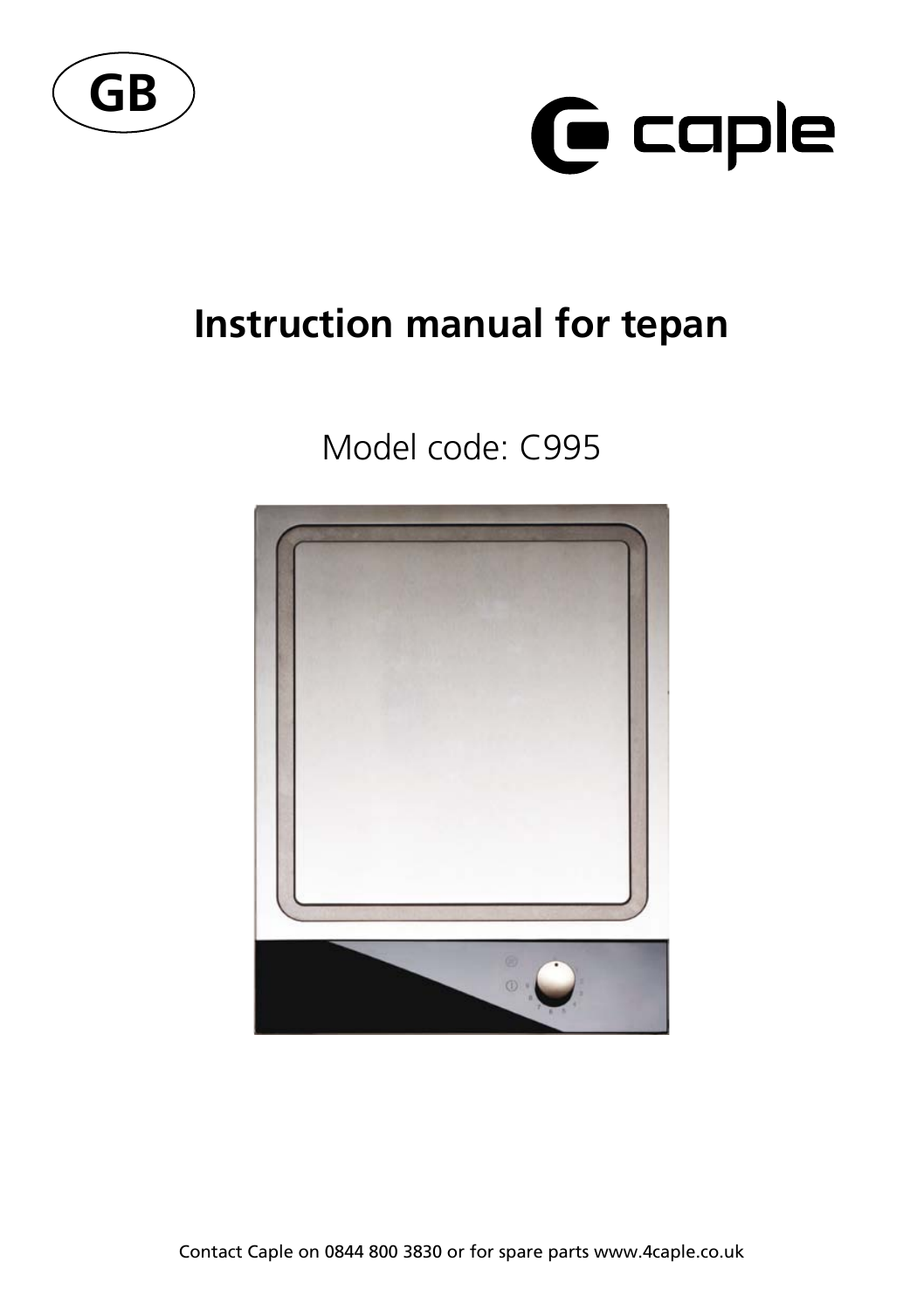# **GUIDE TO APPLIANCE**



- 1 Tepan plate
- 2 Indicators
- 3 Control for Tepan plate



2 - Indicators 4 In-operation indicator 5 Residual heat indicator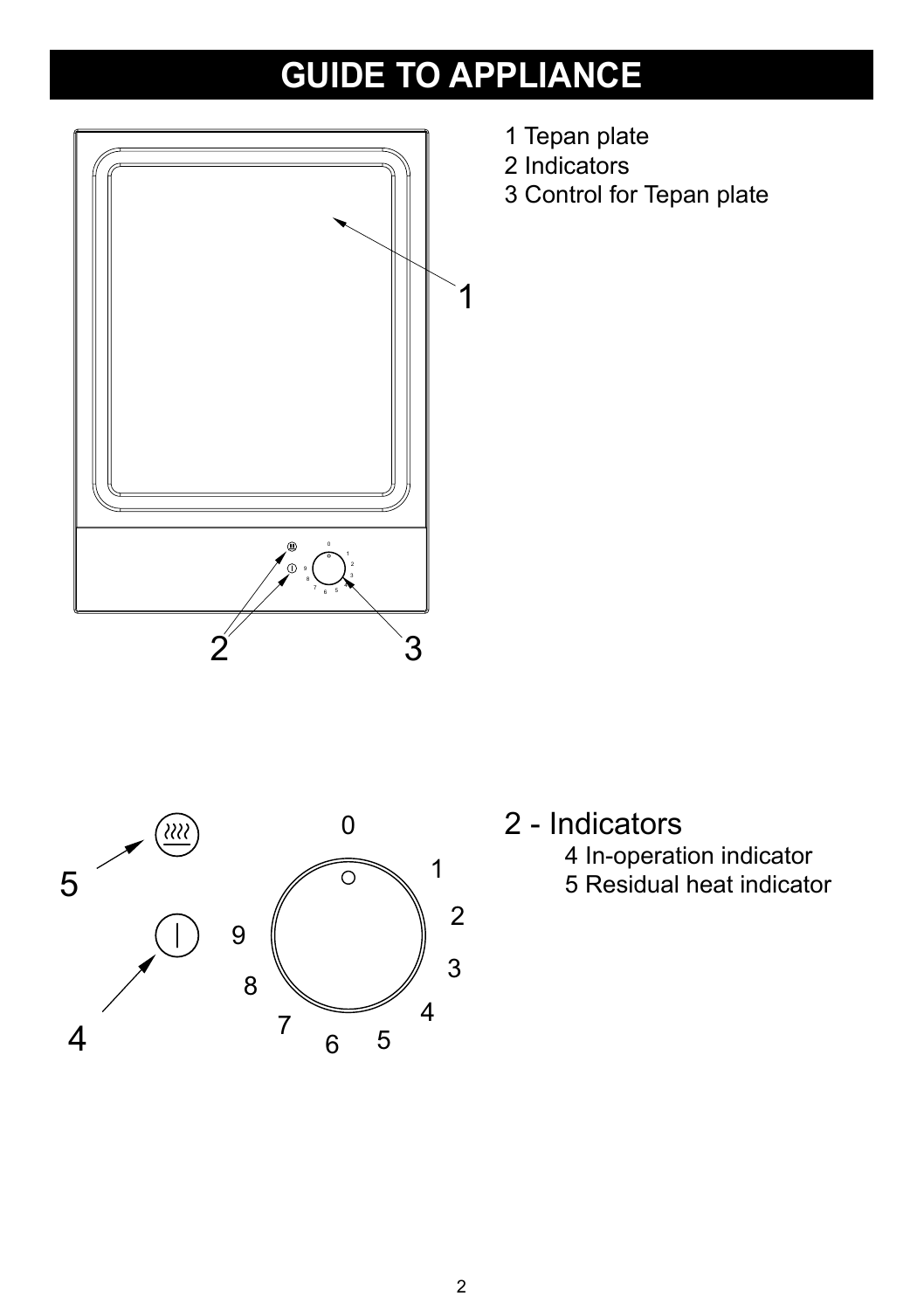#### **Dear Customer,**

We thank you and congratulate you on granting us your preference, by purchasing one of our products. We are sure that this new appliance, manufactured with quality materials, will meet your requirements in the best possible way.

The use of this new equipment is easy. However, we invite you to read this booklet carefully, before installing and using the appliance. This booklet gives the right information on the installation, use and maintenance, as well as useful advice.

*CAPLE*

## **wARNING AND SAFETY INSTRUCTIONS**



**This appliance complies with all relevant local and national safety requirements. Inappropriate use can, however, lead to personal injury and damage to property. To avoid the risk of accidents and damage to the appliance, please read these instructions carefully before using it for the first time. They contain important notes on installation, safety, use and maintenance. Keep these instructions in a safe place and ensure that new users are familiar with the content. Pass them on to any future owner.**

- This appliance is intended for domestic use only and may only be used as described in these instructions. Any other usage is at the owner's risk and could be dangerous. The manufacturer cannot be held liable for damage resulting from incorrect or improper use or operation.
- • This appliance is not intended for use by persons (including children) with reduced physical, sensory or mental capabilities, or lack of experience and knowledge, unless they are supervised whilst using it, or have been given instruction concerning its use by a person responsible for their safety.
- • This appliance is not a toy! To avoid the risk of injury, keep children away from it at all times, and do not let them play with it or use the controls. They will not understand the potential dangers posed by it. They should be supervised whenever you are working in the kitchen.
- • Older children may use the appliance only when its operation has been clearly explained to them and they are able to use it safely, recognising the dangers of misuse.
- The appliance gets hot when in use and remains hot for quite a while after being switched off. To safeguard against burning, keep children well away from the appliance at all times.
- • Do not store anything which might arouse a child's interest in storage areas above or next to the appliance. Otherwise they could be tempted into climbing onto the appliance with the risk of burning themselves. Danger of burning.
- Packaging, e.g. cling film, polystyrene and plastic wrappings, must be kept out of the reach of babies and young children. Danger of suffocation. Dispose of or recycle all packaging safely as soon as possible.
- Installation, maintenance and repairs may only be carried out by a suitably qualified and competent person in strict accordance with current national and local safety regulations. Repairs and other work by unqualified persons could be dangerous. The manufacturer cannot be held liable for unauthorised work.
- • Before installation, check the appliance for visible signs of damage. Under no circumstances should you use it if it has been damaged. A damaged appliance is dangerous.
- The electrical safety of this appliance can only be quaranteed when continuity is complete between the appliance and an effective earthing system which complies with current local and national safety regulations. It is most important that this basic safety requirement is present and tested regularly, and where there is any doubt the household wiring system should be inspected by a qualified electrician. The manufacturer cannot be held liable for the consequences of an inadequate earthing system (e.g. electric shock).
- Before connecting the appliance to the mains supply, make sure that the voltage and frequency correspond to the rating on the data plate, otherwise the appliance could be damaged. This data must correspond in order to avoid the risk of damage to the appliance. Consult a qualified electrician if in any doubt.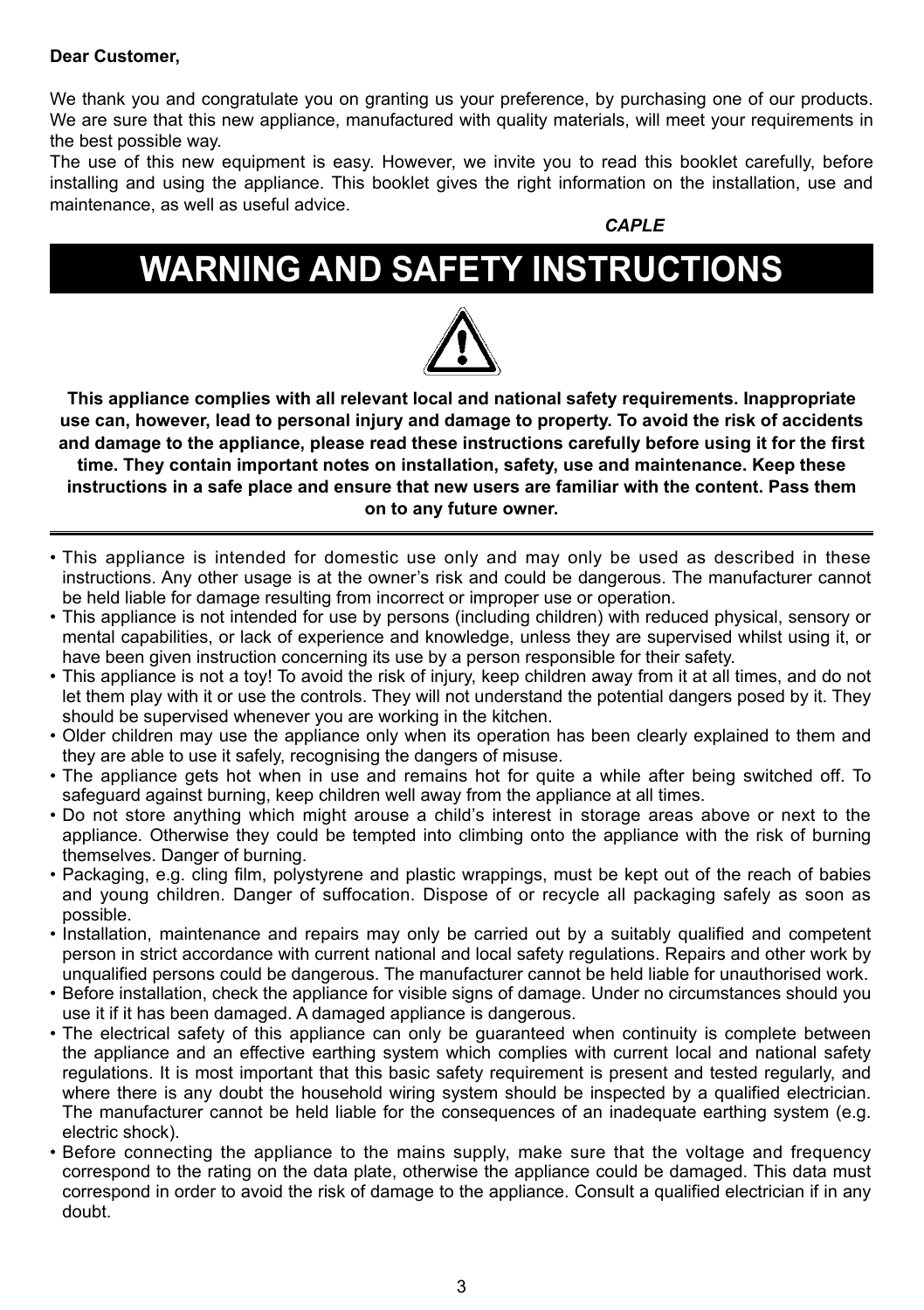# **wARNING AND SAFETY INSTRUCTIONS**

- • Do not connect the appliance to the mains electricity supply by a multi-socket unit or an extension lead. These do not guarantee the required safety of the appliance (e.g. danger of overheating).
- • For safety reasons, this appliance may only be used when it has been built in.
- This appliance may be connected via a fused plug and switched socket. If you wish to connect it to an isolator switch, or if the appliance is supplied without a plug, it must be installed and connected by a suitably qualified and competent person in strict accordance with current local and national safety regulations. The manufacturer cannot be held liable for damage caused by incorrect installation or connection.
- • If the connection cable is damaged, it must be replaced by a suitably qualified electrician with a special connection cable of type H05VV-F (pvc insulated).
- • Never open the casing of the appliance. Tampering with electrical connections or components and mechanical parts is highly dangerous to the user and can cause operational faults.
- While the appliance is under guarantee, repairs should only be undertaken by a service technician authorised by the manufacturer. Otherwise the guarantee will be invalidated.
- • During installation, maintenance and repair work, the appliance must be disconnected from the mains electricity supply. It is only completely isolated from the electricity supply when:
- the mains fuse is disconnected,
- the screw-out fuse is removed (in countries where this is applicable),
- it is switched off at the wall socket and the plug is withdrawn from the socket, or it is switched off at the isolator.
- • Faulty components must only be replaced by genuine Caple original spare parts. The manufacturer can only guarantee the safety of the appliance when Caple replacement parts are used.
- In countries where there are areas which may be subject to infestation by cockroaches or other vermin, pay particular attention to keeping the appliance and its surroundings in a clean condition at all times. Any damage caused by cockroaches or other vermin will not be covered by the guarantee.
- The appliance is hot when in use, and remains hot for quite a while after being switched off. Do not touch it whilst it could still be hot.
- For added protection, it is advisable to use heat-resistant pot holders or gloves when using the appliance. Do not let them get damp or wet, as this causes heat to transfer through the material more quickly with the risk of scalding or burning yourself.
- • Do not heat up unopened tins or jars of food on the Tepan plate. as pressure will build up in the tin, causing it to explode. This could result in injury and scalding or damage.
- • Do not use the appliance to heat up the room. Due to the high temperatures radiated, objects near the appliance could catch fire. The life of the appliance could also be reduced.
- This appliance must not be set up or operated in the open air.
- Never leave the appliance unattended when using it. Overheated oil or fat can catch fire and could even set the cooker hood on fire.
- If oil or fat catches fire, do not attempt to put out the flames with water. Use a suitable fire blanket, saucepan lid, damp towel or similar to smother the flames.
- • Do not use the appliance as a resting place for anything else. The article could melt or catch fire if residual heat is still present or if the appliance is switched on by mistake.
- • Do not cover the appliance, e.g. with a cloth, kitchen foil, etc. This could be a fire hazard if the appliance is switched on by mistake.
- • Do not flambé under a cooker hood. The flames could set the cooker hood on fire.
- • Always ensure that food is sufficiently cooked or reheated. Many factors will affect the overall cooking time, including the size and quantity of the food and its temperature. Some foods may contain micro organisms which are only destroyed by thorough cooking at a sufficiently high temperature for long enough. Therefore, when cooking or reheating food such as poultry, it is particularly important that the food is completely cooked through. If in doubt, select a longer cooking or reheating time.
- • Spray canisters, aerosols and other inflammable substances must not be stored in a drawer under the hob. Cutlery inserts must be heat-resistant.
- • Do not use plastic utensils on the appliance, as the Tepan plate gets very hot. Even heat-resistant plastic utensils are unsuitable.
- • When using an electric socket near the appliance, care should be taken that the cable of the electrical appliance does not come into contact with the hot appliance. The insulation on the cable could become damaged, giving rise to an electric shock hazard.

The manufacturer cannot be held liable for damage caused by non-compliance with these Warning and Safety instructions.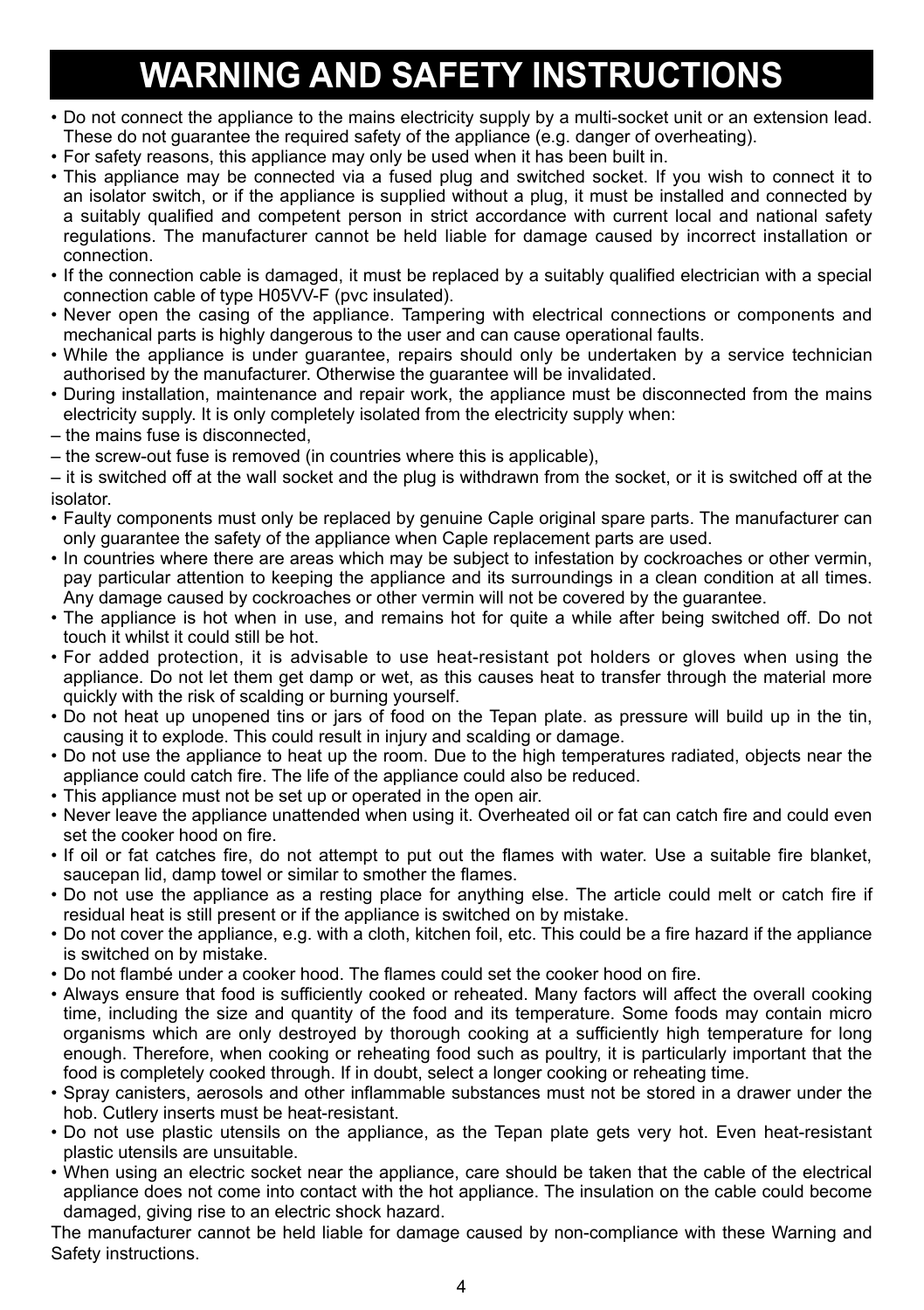# **CLEANING FOR THE FIRST TIME**

- Remove any protective foil and sticky labels.
- Clean with a solution of washing up liquid in warm water, and dry with a soft cloth.

Metal components have a protective coating which may give off a slight smell when heated up for the first time. The smell and any vapours will dissipate after a short time, and do not indicate a faulty connection or appliance.

## **OPERATION**

### **Switching on and off**

To switch the Tepan plate on, turn the control clockwise. To switch off, turn the control anti-clockwise. Only turn the control clockwise as far as "9" and anti-clockwise back to "0" again to switch it off. Do not attempt to turn it all the way round from the "9" position to "0" or vice versa. This will damage the control. After the switching on the in-operation indicator light up.

### **Residual heat indicator**

After switching off, the residual heat indicator lights up.

The residual heat indicator remains on until the Tepan plate is cool enough to touch. Do not touch or place any heat sensitive objects on the Tepan plate while the residual heat display is still on. Danger of burning.

### **Settings**

| <b>Cooking process</b>                                                                                     | <b>Settings</b> |
|------------------------------------------------------------------------------------------------------------|-----------------|
| Keeping cooked food warm                                                                                   | $1 - 2$         |
| Steaming fruit, e.g. apple slices, peach halves,<br>sliced bananas, etc                                    | $2 - 4$         |
| Gentle stir frying of chopped/sliced vegetables,<br>e.g. leeks, mushrooms, green/red peppers, onion<br>etc | 5               |
| Cooking delicate fish                                                                                      | 6               |
| Cooking in succesion of meat, fish, fried eggs,<br>pancakes etc.                                           | $7 - 8$         |
| Roast potato pancakes, prawns, cobs                                                                        | 9               |

**These settings are only a guide. The actual cooking time will depend on the type of food, its texture and thickness as well as personal taste.**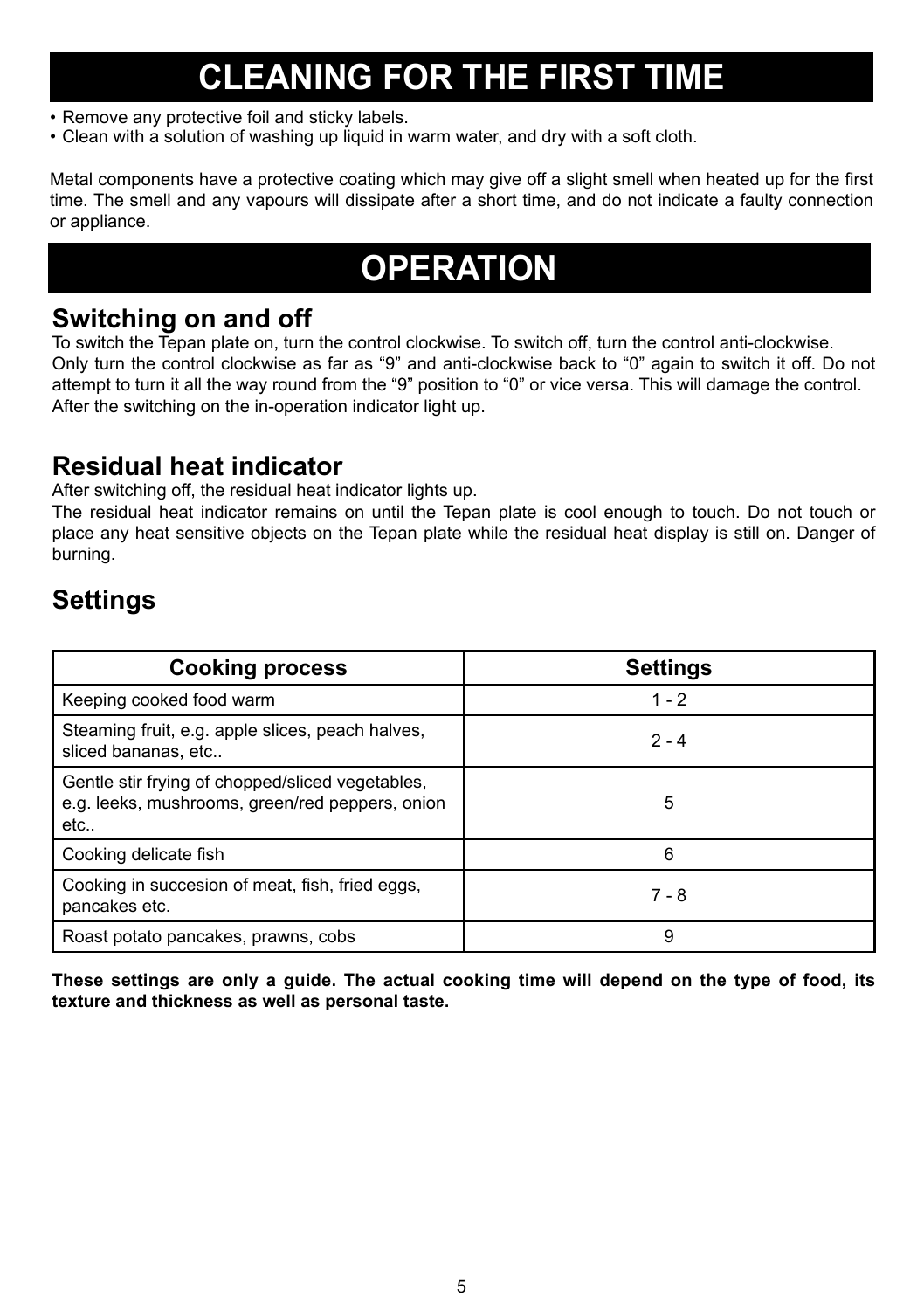## **OPERATION**

### **Tips**

Wipe the surface of the Tepan plate before each use with a damp cloth to remove any dust particles or other soiling which may have settled on it since it was last used.

- Pre-heat the Tepan plate thoroughly for 8 -10 minutes at the power level that you are going to be using for cooking.
- It is important to get the Tepan sufficiently hot before use, particularly when browning and sealing meat. If it is not hot enough, the meat will lose too much juice and become tough.
- For frying only use the minimum amount of oil or fat. With marinated food, no fat or oil is needed. Wait until the temperature indicator light has gone out before adding cooking fat.
- Only use fats and oils which can be heated to high temperatures.
- Marinating often improves the flavour of food to be cooked.
- Pat wet food dry with kitchen paper before cooking to prevent it spitting.
- • To prevent meat drying out, do not season with salt until after it has been cooked.

## **CLEANING AND CARE**



**Do not use a steam cleaner to clean this appliance. The steam could reach the electrical components and cause a short circuit. Pressurised steam could also cause permanent damage to the surface and to other components, for which the manufacturer cannot accept liability.**

The appliance should be cleaned after each use. Let it cool down to room temperature. To avoid water marks and limescale deposits, use a soft cloth to dry surfaces that have been cleaned with water. To avoid damaging the surface of your appliance, do not use:

- cleaning agents containing soda, alkalines, ammonia, acids or chlorides,
- cleaning agents containing descaling agents,
- stain or rust removers,
- abrasive cleaning agents, e.g. powder cleaners and cream cleaners,
- solvent-based cleaning agents,
- dishwasher cleaner,
- grill and oven cleaners,
- glass cleaning agents,
- hard, abrasive brushes or sponges, e.g. pot scourers, brushes or sponges which have been previously used with abrasive cleaning agents,
- sharp pointed objects (these can damage the seal between the frame and the worktop).
- • Use a spatula to remove any large particles immediately.
- • Allow the appliance to cool down until it can be touched by hand, and then use a solution of hot water and washing-up liquid to soften the soiling. Remove the soiling with a spatula and then wipe the surface with a damp cloth.
- Then clean the appliance thoroughly with a few drops of ceramic and stainless steel hob cleaner using a clean, damp cloth. Follow the instructions on the packaging.
- • Ensure that every trace of cleaner has been removed from the surface by wiping carefully with a damp cloth. Any remaining traces could affect food the next time you use the appliance.
- Finally dry the appliance with a clean, soft cloth.

**Important - Conditioning agents for stainless steel must not be used on the Tepan plate.**

### **What to do if...?**

... after switching on, the appliance does not heat up

Check whether the mains fuse has tripped. If it has, contact a qualified electrician or the Customer Contact Centre.

Installation work and repairs to electrical appliances must only be carried out by a suitably qualified and competent person in strict accordance with current local and national safety regulations. Repairs and other work by unqualified persons could be dangerous. The manufacturer cannot be held liable for unauthorised work.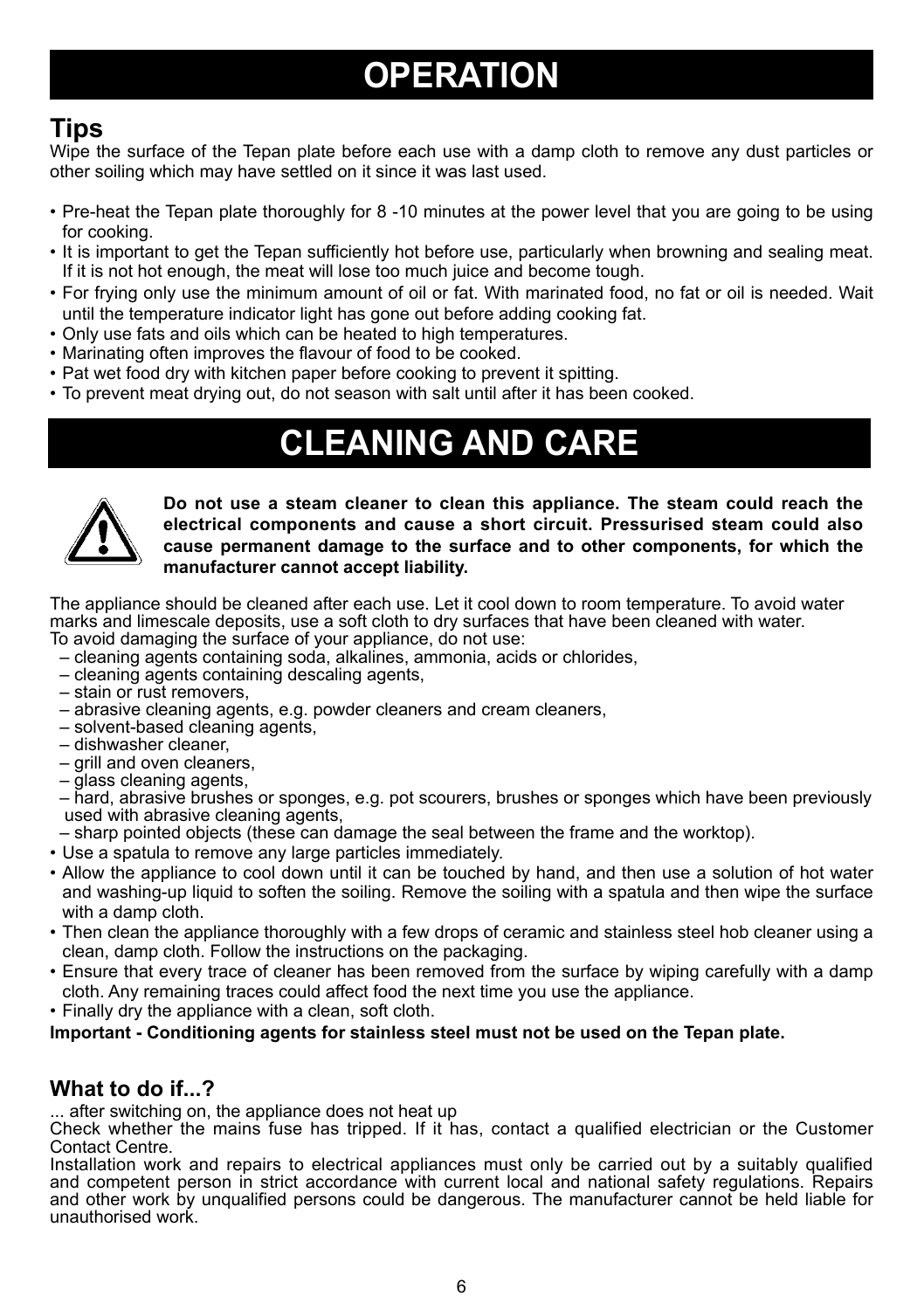- Fit the wall units and extractor hood before fitting the Tepan to avoid damaging the surface.
- The veneer or laminate coatings of worktops (or adjacent kitchen units) must be treated with 100 °C heat-resistant adhesive which will not dissolve or distort. Any backmoulds must be of heat-resistant material.
- • This appliance may only be used in mobile installations such as ships, caravans, aircraft etc. if a risk assessment has been carried out by a suitably qualified engineer.
- • Connection should be made via a suitable isolator or a double pole fused spur connection unit which complies with current national and local safety regulations, and the on/off switch should be easily accessible after the appliance has been built in. See "Electrical connection - Built-in Tepan" for more details.
- • The appliance must not be built in over a fridge, fridge-freezer, freezer, dishwasher, washing machine or tumble dryer.
- • After installation, ensure that the connection cable cannot come into contact with the underside of the appliance. Make sure that there is no mechanical obstruction, such as adrawer, which could damage it.
- • Observe carefully the safety distances given on the following pages.
- • Do not use any sealant except where expressly instructed to do so. The seal underneath the appliance provides a sufficient seal for the worktop (see "General installation tips").

All dimensions in this instruction booklet are given in mm.

### **Safety distance above the Tepan**

A minimum safety distance must be maintained between the Tepan plate and the cooker hood above it. See the cooker hood manufacturer's operating and installation instructions for details. If the

manufactrer's instructions are not available for the cooker hood, a minimum safety distance of at least 760 mm must be maintained. For any flammable objects, e.g. utensil rails, wall units etc. a minimum distance of at least 760 mm must be maintained between them and the appliance below.

When two or more appliances are installed together below a cooker hood, e.g. a Tepan and a gas hob combiset, which have different safety distances given in the installation instructions, you should select the greater distance of the two

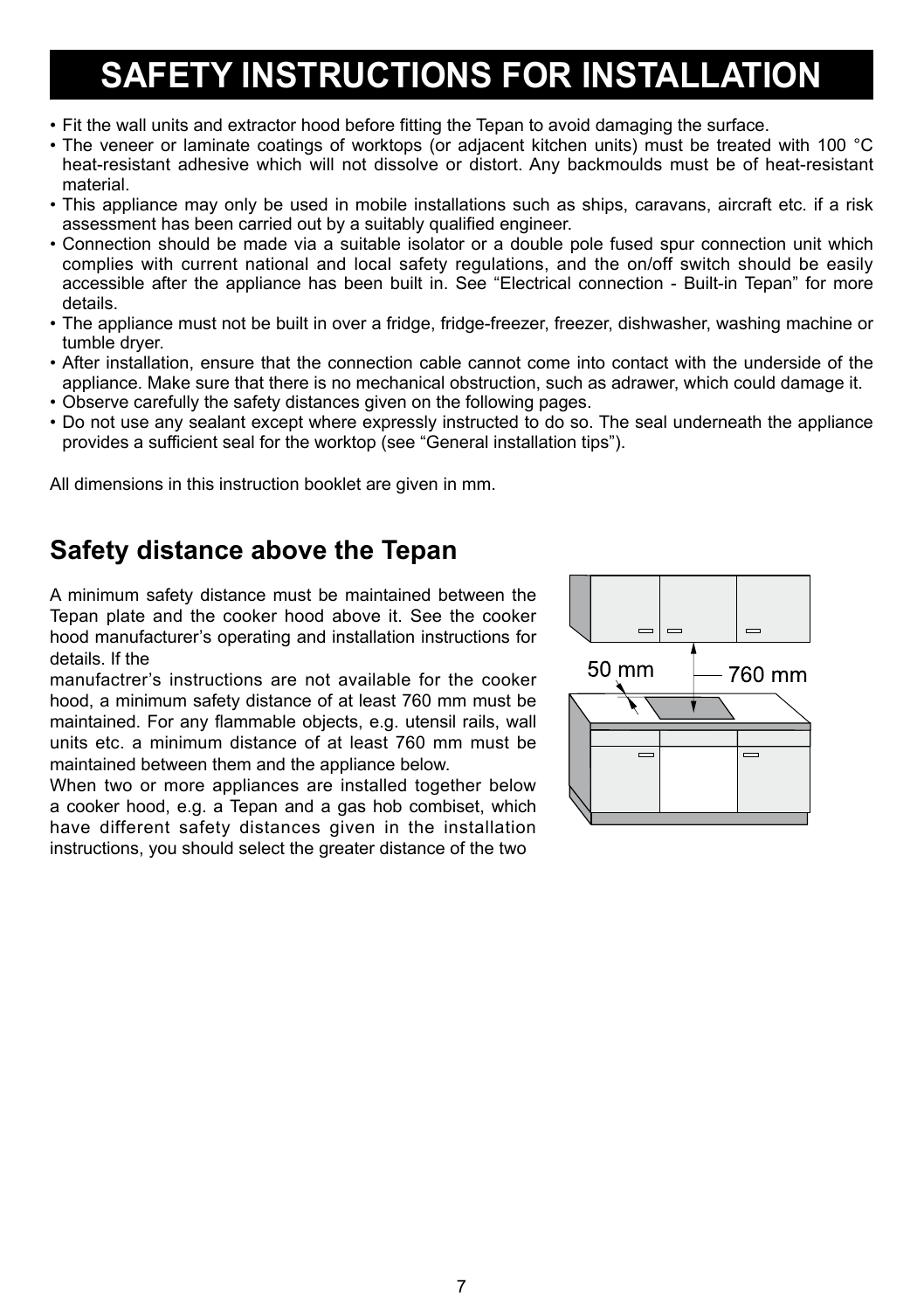## **Safety distances to the sides of the Tepan**

Ideally the appliance should be installed with plenty of space on either side. There may be a wall at the rear and a wall or a tall unit at one side. On the other side, however, no unit or divider should stand higher than the appliance.

Due to the high temperatures radiated by the Tepan, it is essential that a minimum distance of 50 mm is maintained between the worktop cut-out and the back wall.

The safety distance between the worktop cut-out and a wall or tall unit to the right or left of it is 50 mm.



50 mm  $\overline{\phantom{a}}$  $\overline{\phantom{0}}$ 

Recommended



Not recommended



Not allowed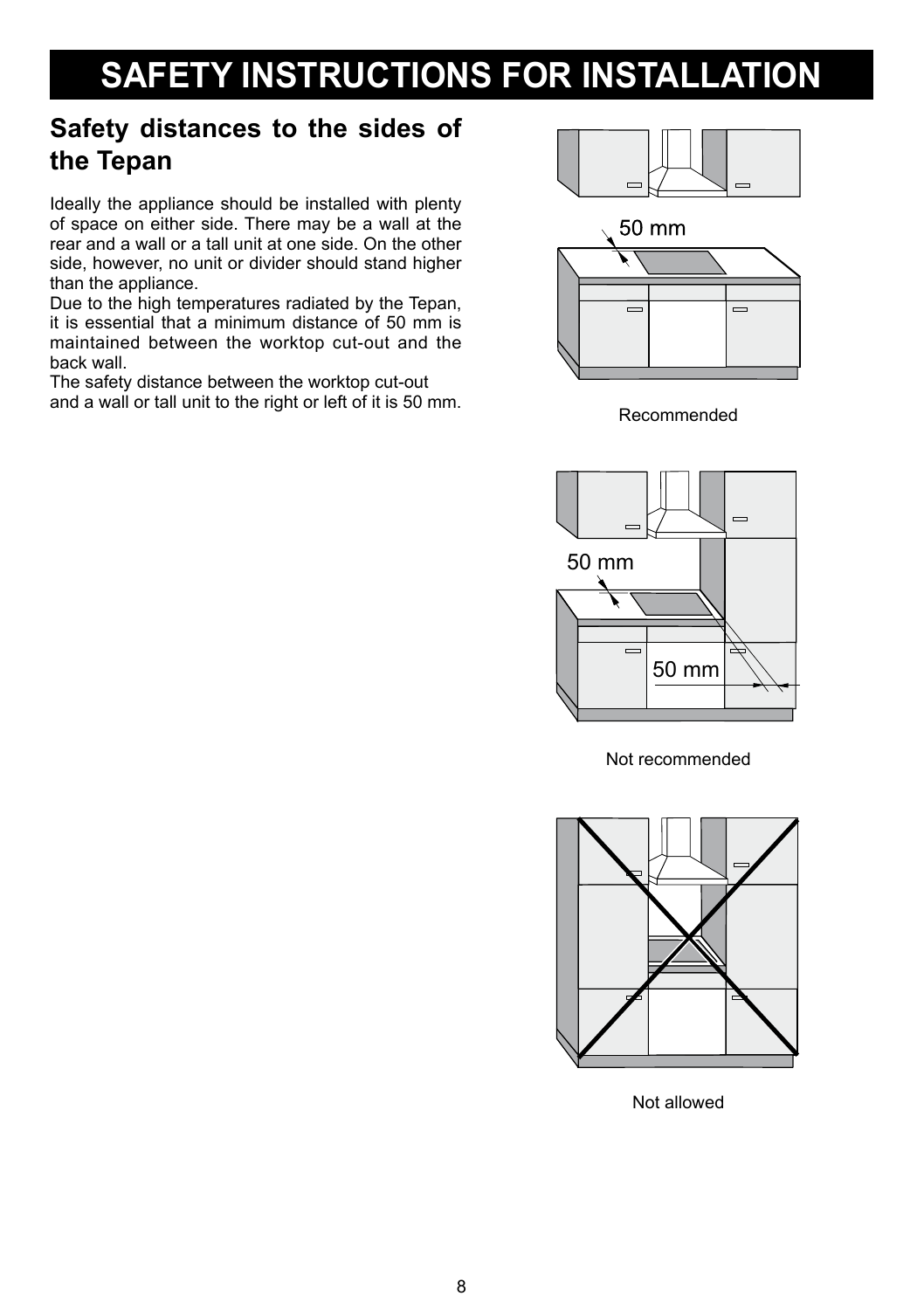## **Safety distance when installing the appliance near a wall with additional niche cladding**

There must be a minimum distance of 50 mm between the niche cladding and the worktop cut-out. This distance is only necessary for niche cladding made of wood or any other combustible material. For non-combustible materials (metal, ceramic tiles or similar), this dimension can be reduced by the thickness of the niche cladding material. The materials can warp or distort when subjected to high temperatures.

Example: thickness of the niche cladding 15 mm 50 mm - 15 mm = minimum distance 35 mm



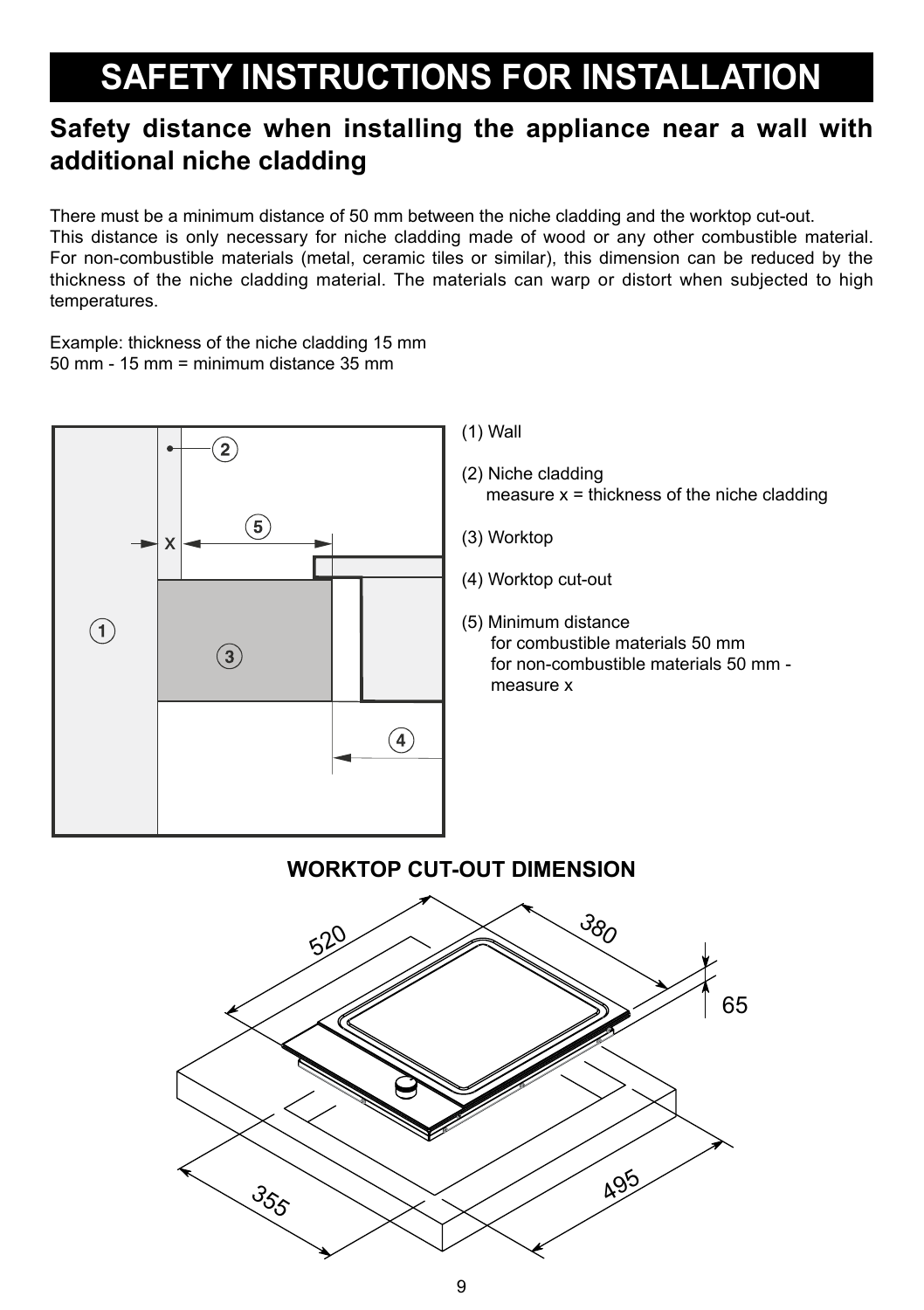### **Preparing the worktop**

- • Make the worktop cut-out for one or more appliances as applicable. Remember to maintain a minimum safety distance from the back wall, as well as from any tall unit or side wall to the right or left of the Tepan. See «Safety instructions for installation».
- • Seal the cut surfaces with a suitable heat-resistant sealant to avoid swelling caused by moisture. The materials used must be resistant to high temperatures.

### **General installation tips**





- • Do not use sealant between the frame of the top part of the appliance and the worktop.
- This could cause difficulties if it ever needs to be taken out for servicing and possibly result in damage to the frame or the worktop.
- The sealing strip under the edge of the top part of the appliance provides a sufficient seal for the worktop.

The slots (1) and the hatched area shown in the image must be smooth and perfectly flat because the frame of the hob supports good and the gasket under the lip can be applied to ensure sufficient stability.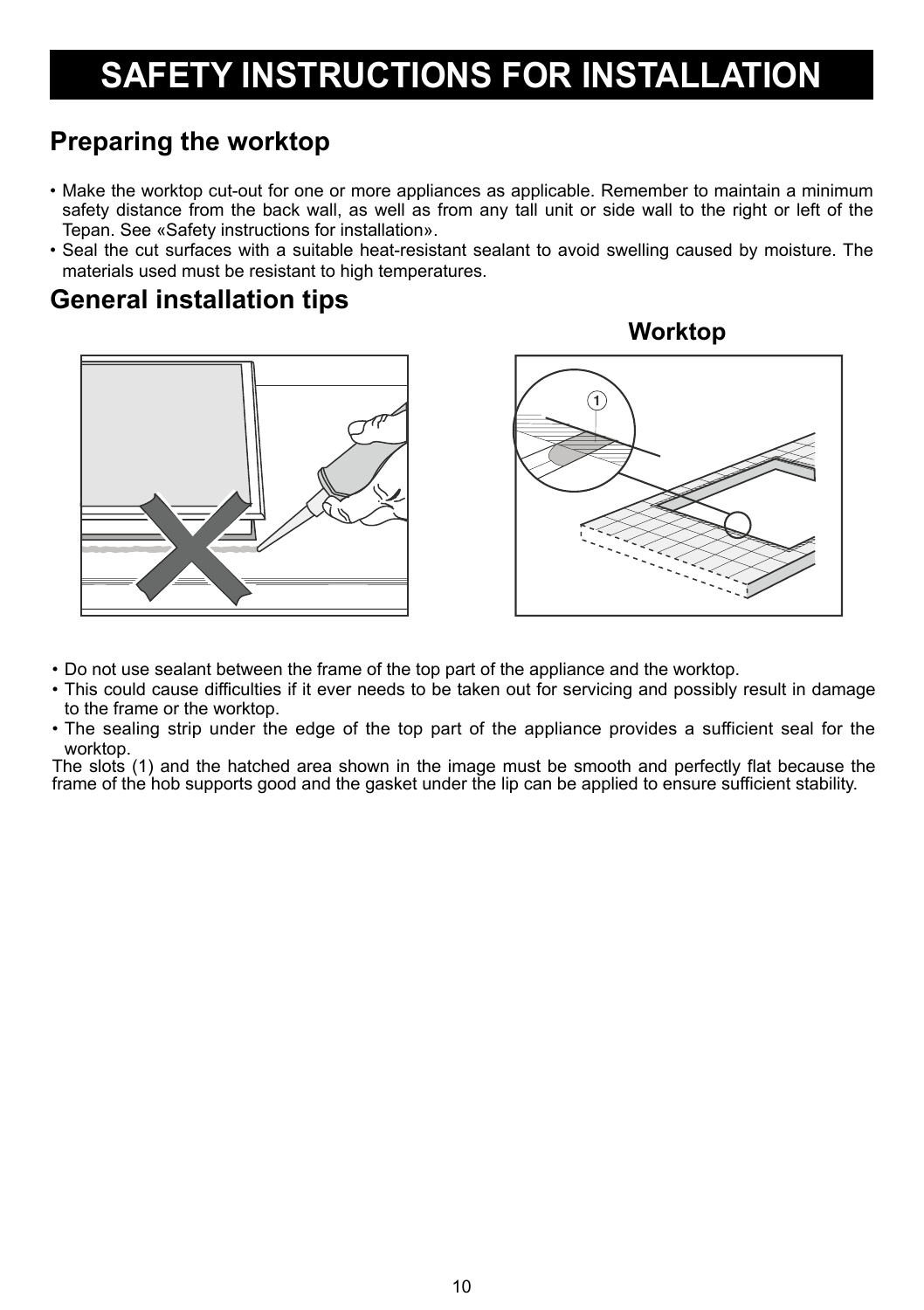### **Electrical connection**

- • We recommend to connect the appliance with an outlet. In this way the technical assistance interventions could be more simple.
- Make sure the outlet is available even after the appliance was collected.
- If the connection is not made by an electrical outlet, contact an electrician who is familiar with the additional local codes and regulations issued by the utility area.
- The fitter may have to settle a switch in case the plug is no longer accessible after the built-in.
- • This device must be at a suitable opening distance from the contacts in order to allow the entire disconnection in case of overvoltage category III, in accordance with installation rules.
- The informations about the connection are found in the technical label, whose indications must correspond to the electricity grid ones.

### *The manufacturer cannot be held liable for damage which is the direct or indirect result of incorrect installation or connection.*

#### *It also cannot be held liable for damage caused by failure or interruption of the grounding. After the installation every part of the appliance must be isolate so cannot happen accidents while the operation*

### **Absorbed power**

Look at technical label

#### **Connection and protection**

AC 230 V/ 50 Hz Overload switch 16 A

### **Differential switch (safety switch)**

For more security we recommend to predispose a differential automatic switch (safety switch).

#### **Remove the appliance from the power grid**

To remove the appliance from the electric line proceed as described below:

- **Fuses** 

Pull out the fuses from their supports, or:

- **Automatic protection**

Press the control button (red one) until comes out the central button (black one), or:

- **Protection from the embedding**

Move the switch from 1 (insertion) to 0 (disconnection), or:

**- Automatic differential switch (safety switch)**

 Move the principal switch from 1 (ignition) to 0 (shut down) or press the control buttom After detachment make sure that the grid cannot be reinserted

#### **Replacement of the power cable**

In case of demagement of the power cable, it must be replaced with H 05 VV-F cable type. The replacement need to be installed by a Caple service agent.